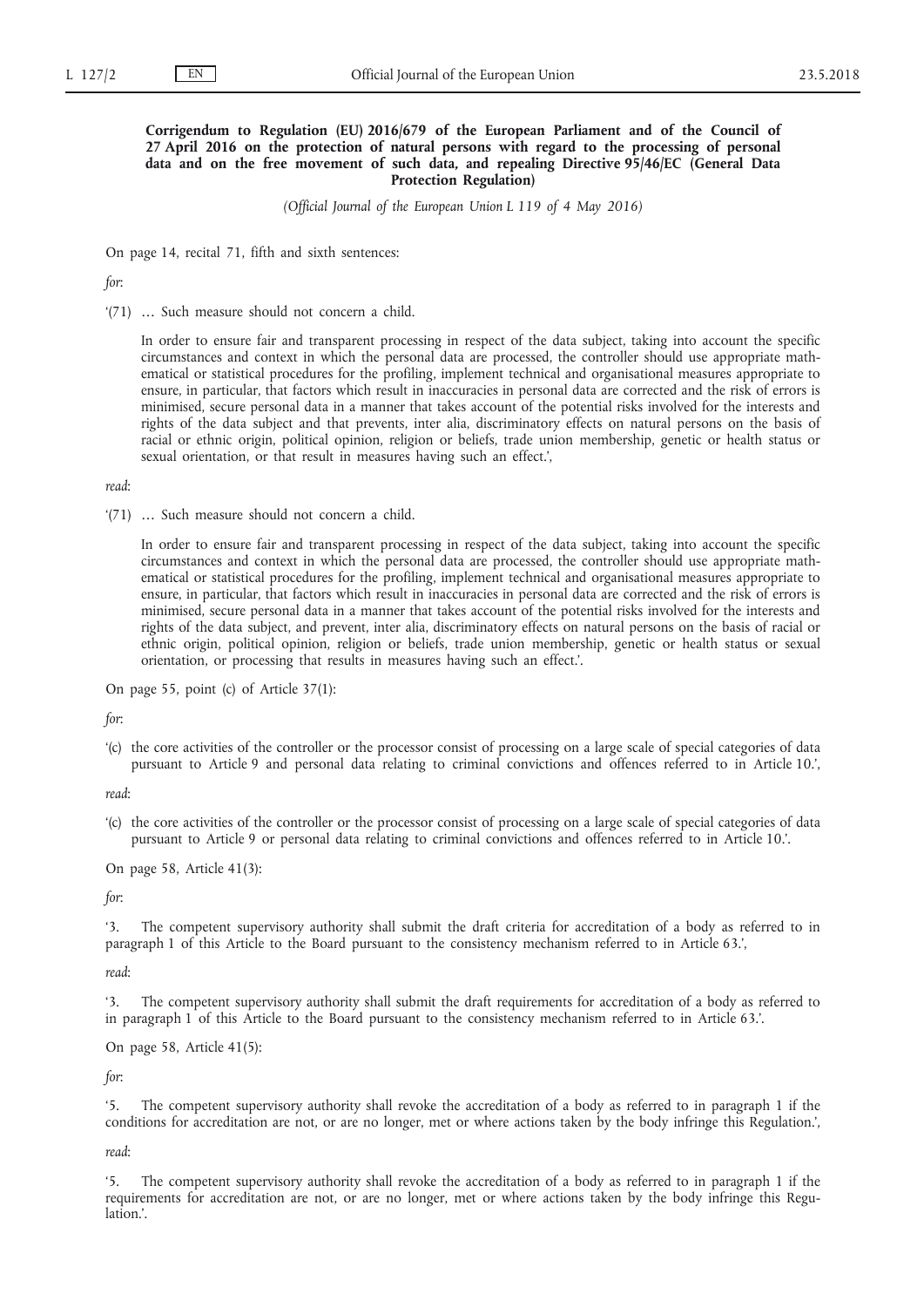On page 59, Article 42(7):

*for*:

'7. Certification shall be issued to a controller or processor for a maximum period of three years and may be renewed, under the same conditions, provided that the relevant requirements continue to be met. Certification shall be withdrawn, as applicable, by the certification bodies referred to in Article 43 or by the competent supervisory authority where the requirements for the certification are not or are no longer met.',

*read*:

'7. Certification shall be issued to a controller or processor for a maximum period of three years and may be renewed, under the same conditions, provided that the relevant criteria continue to be met. Certification shall be withdrawn, as applicable, by the certification bodies referred to in Article 43 or by the competent supervisory authority where the criteria for the certification are not or are no longer met.'.

On page 60, Article 43(3), first sentence:

*for*:

'3. The accreditation of certification bodies as referred to in paragraphs 1 and 2 of this Article shall take place on the basis of criteria approved by the supervisory authority which is competent pursuant to Article 55 or 56 or by the Board pursuant to Article 63.',

*read*:

'3. The accreditation of certification bodies as referred to in paragraphs 1 and 2 of this Article shall take place on the basis of requirements approved by the supervisory authority which is competent pursuant to Article 55 or 56 or by the Board pursuant to Article 63.'.

On page 60, Article 43(6):

*for*:

'6. The requirements referred to in paragraph 3 of this Article and the criteria referred to in Article 42(5) shall be made public by the supervisory authority in an easily accessible form. The supervisory authorities shall also transmit those requirements and criteria to the Board. The Board shall collate all certification mechanisms and data protection seals in a register and shall make them publicly available by any appropriate means.',

*read*:

'6. The requirements referred to in paragraph 3 of this Article and the criteria referred to in Article 42(5) shall be made public by the supervisory authority in an easily accessible form. The supervisory authorities shall also transmit those requirements and criteria to the Board.'.

On page 69, point (p) of Article 57(1):

*for*:

'(p) draft and publish the criteria for accreditation of a body for monitoring codes of conduct pursuant to Article 41 and of a certification body pursuant to Article 43;',

*read*:

'(p) draft and publish the requirements for accreditation of a body for monitoring codes of conduct pursuant to Article 41 and of a certification body pursuant to Article 43;'.

On page 74, point (c) of Article 64(1):

*for*:

'(c) aims to approve the criteria for accreditation of a body pursuant to Article 41(3) or a certification body pursuant to Article  $43(\overline{3})$ ;',

*read*:

'(c) aims to approve the requirements for accreditation of a body pursuant to Article 41(3), of a certification body pursuant to Article 43(3) or the criteria for certification referred to in Article 42(5);'.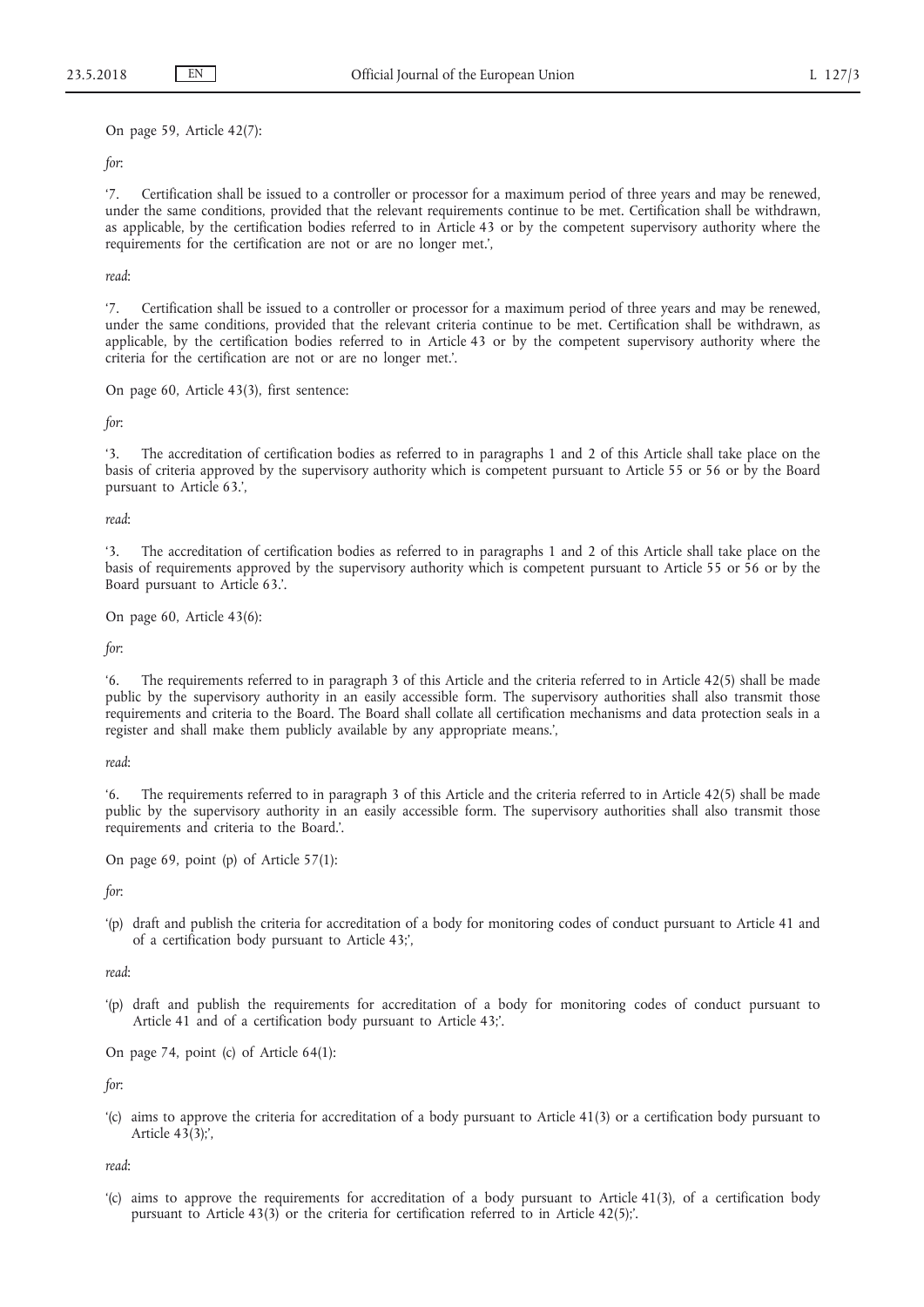On page 74, Article 64(6), (7) and (8):

*for*:

'6. The competent supervisory authority shall not adopt its draft decision referred to in paragraph 1 within the period referred to in paragraph 3.

The supervisory authority referred to in paragraph 1 shall take utmost account of the opinion of the Board and shall, within two weeks after receiving the opinion, communicate to the Chair of the Board by electronic means whether it will maintain or amend its draft decision and, if any, the amended draft decision, using a standardised format.

Where the supervisory authority concerned informs the Chair of the Board within the period referred to in paragraph 7 of this Article that it does not intend to follow the opinion of the Board, in whole or in part, providing the relevant grounds, Article 65(1) shall apply.',

*read*:

'6. The competent supervisory authority referred to in paragraph 1 shall not adopt its draft decision referred to in paragraph 1 within the period referred to in paragraph 3.

7. The competent supervisory authority referred to in paragraph 1 shall take utmost account of the opinion of the Board and shall, within two weeks after receiving the opinion, communicate to the Chair of the Board by electronic means whether it will maintain or amend its draft decision and, if any, the amended draft decision, using a standardised format.

8. Where the competent supervisory authority referred to in paragraph 1 informs the Chair of the Board within the period referred to in paragraph 7 of this Article that it does not intend to follow the opinion of the Board, in whole or in part, providing the relevant grounds, Article 65(1) shall apply.'.

On page 74, point (a) of Article 65(1):

*for*:

'(a) where, in a case referred to in Article 60(4), a supervisory authority concerned has raised a relevant and reasoned objection to a draft decision of the lead authority or the lead authority has rejected such an objection as being not relevant or reasoned. …;',

*read*:

'(a) where, in a case referred to in Article 60(4), a supervisory authority concerned has raised a relevant and reasoned objection to a draft decision of the lead supervisory authority and the lead supervisory authority has not followed the objection or has rejected such an objection as being not relevant or reasoned. …;'.

On page 76, Article 69(2):

*for*:

'2. Without prejudice to requests by the Commission referred to in point (b) of Article 70(1) and in Article 70(2), the Board shall, in the performance of its tasks or the exercise of its powers, neither seek nor take instructions from anybody.',

*read*:

'2. Without prejudice to requests by the Commission referred to in Article 70(1) and (2), the Board shall, in the performance of its tasks or the exercise of its powers, neither seek nor take instructions from anybody.'.

On page 77, point (l) of Article 70(1):

*for*:

'(l) review the practical application of the guidelines, recommendations and best practices referred to in points (e) and  $(f)$ ;',

*read*:

'(l) review the practical application of the guidelines, recommendations and best practices;'.